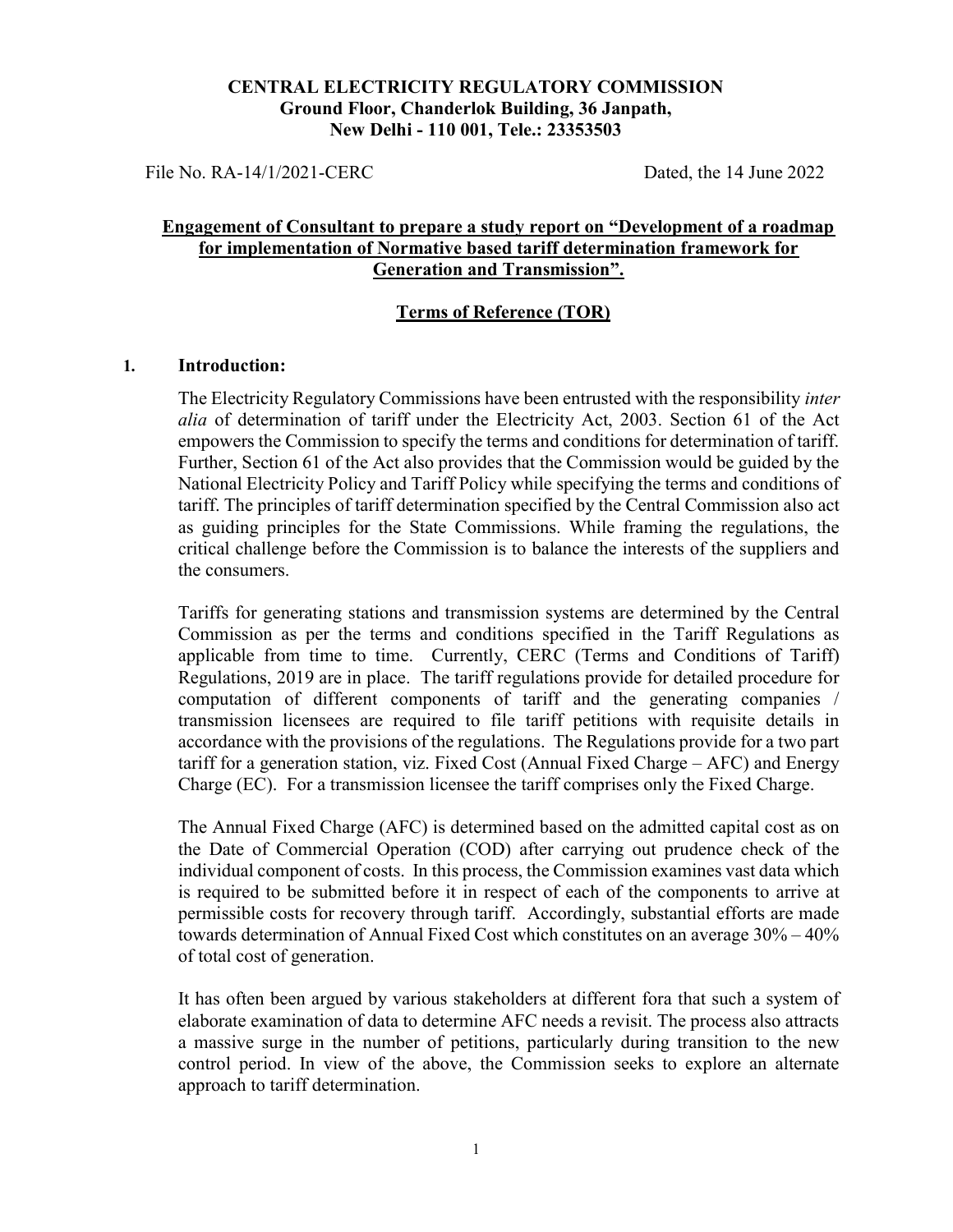## 2. Aim of the study

- 2.1. To develop
	- a detailed methodology and framework for the computation of tariff for generation and transmission projects, based on normative approach of tariff determination.
	- a roadmap for implementation of the methodology/ framework evolved in this respect.

## 3. Scope of work:

- 3.1. To review international experience on the normative tariff determination approaches/ processes for generation and transmission projects; and to review normative tariff determination approach across other infra-structure sectors in India.
- 3.2. To examine inter alia the following aspects:-
	- (a) Feasibility of benchmarking of capital cost for generation and transmission projects, and determination of tariff on normative basis based on benchmark capital costs. If this is feasible the methodology thereof and if not, the way forward.
	- (b) Establishing co-relation between capital cost and AFC based on analysis of the tariffs determined by CERC for generation and transmission projects of different vintage levels.
	- (c) Based on insight from the analysis at (b) above, assessment of feasibility of (i) determination of AFC on normative basis (say, as a % of capital cost); and (ii) clustering of escalable and non-escalable components of AFC, and allowing future escalation/declaration with reference to the aforesaid clustering; or determining each component of AFC separately, some on normative basis and others on actual.
	- (d) Treatment of "Additional Capitalization" as a separate stream of revenue and development of a suitable methodology for the treatment of "Additional Capitalization".
	- (e) To assess whether applicability of change in tariff principles in each control period for only the new plants is desirable for regulatory certainty.
	- (f) Any other methodology for determination of generation and transmission tariff on normative basis, so as to ease the process by avoiding detailed cost scrutiny as in the existing practice.
- 3.3. Based on the above understanding/ methodology developed, suggest a detailed methodology to be adopted for the computation of generation and transmission tariff on normative basis in India.
- 3.4. To develop a road map/ framework for implementation of the normative tariff regime for generation and transmission projects in India.
- 3.5. To carry out any other activity that may be required for achieving the aim of the study indicated at clause 2.1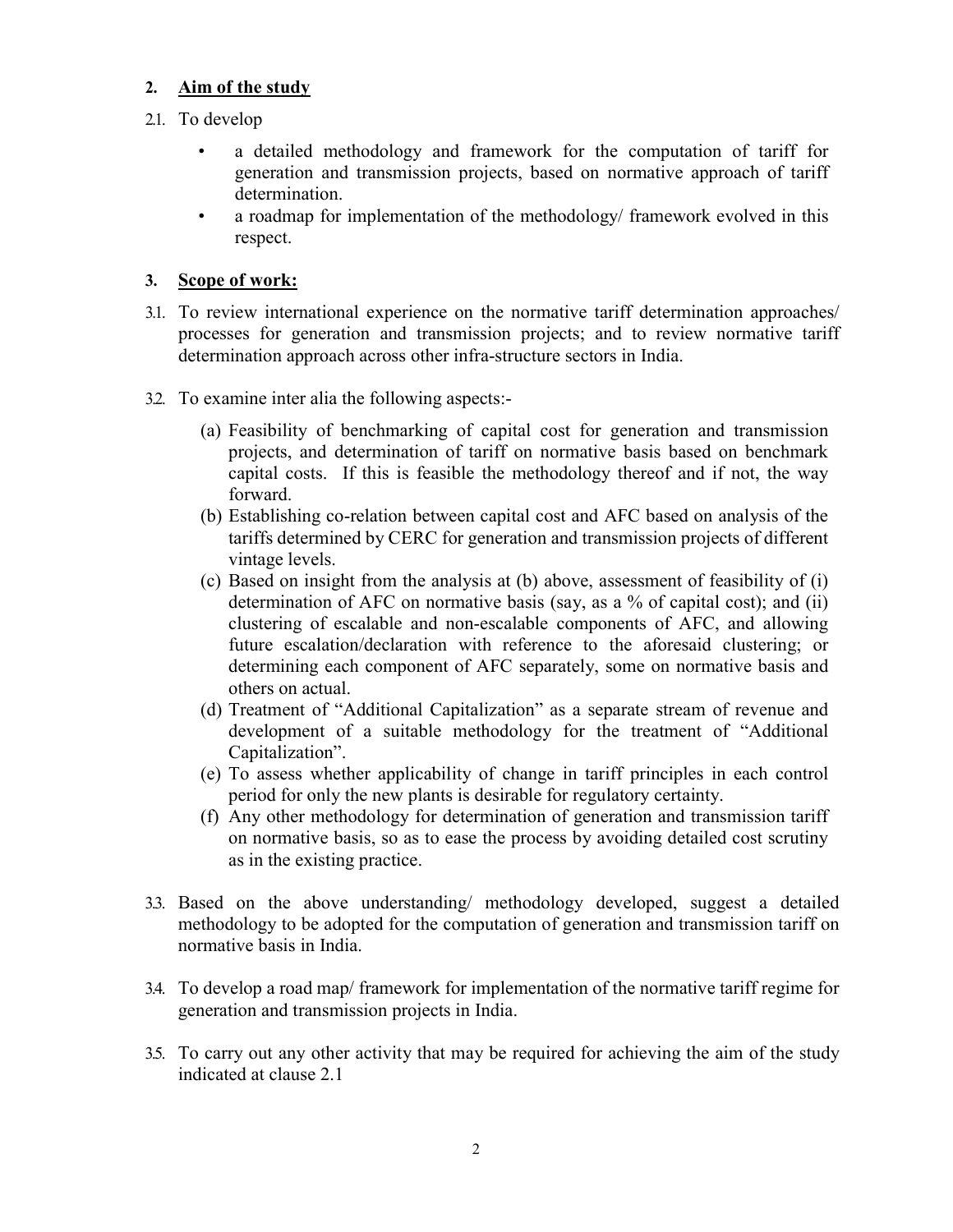## 4. Deliverables and duration of the Assignment:

- 4.1. The assignment shall be completed within a period of 120 days from the date of signing of the agreement.
- 4.2. The Consultant shall be required to submit the inception report by the end of 10 days.
- 4.3. Submit first progress report by the end of 30 days, for a feedback to CERC.
- 4.4. Submit interim report (including progress made so far) by the end of 60 days based on the previous feedback of CERC.
- 4.5. Submit the first draft of the Report based on detailed study by the end of 90 days from the date of signing of the agreement.
- 4.6. Submit the revised draft Report after discussion with CERC secretariat by the end of 110 days from the date of signing of the agreement followed by a presentation before CERC.
- 4.7. Submit the final Report by the end of 120 days from the date of signing of the agreement or within 10 days from the date when the report is accepted by CERC in its meeting, whichever is later.
- 4.8. The timelines for deliverables are to be strictly adhered to. The individual task should be completed in phased manner and overlapping of one or more study shall not be recognized as a constraint to adhere to the timelines. In case of delay, the penalty/liquidated damages as per clause 8 of the Agreement provided at Annexure – IV will be applicable on the consultant.
- 4.9. No abnormal delay would be acceptable. In case of any such contingency, the study may be conducted from an alternate source at the Risk and cost of the bidder.

# 5. Payment Schedule:

- 5.1. 10% of the professional fee for the study will be paid as advance at the time of signing of the Contract, subject to submission of an irrevocable Bank Guarantee for equal amount to CERC. If advance is not requested by the Consultant, 10% of the fee can be claimed at the end of the contract period on submission of the final report.
- 5.2. 20% of the professional fee on the submission of the inception report of the Study;
- 5.3. 20% of the professional fee on submission of first Draft Report of the Study;
- 5.4. 20% of the professional fee on submission of Final Report of the Study;
- 5.5. 30% of the professional fee on successful completion and acceptance of the Final Study Report, at the end of the contract period.
- 5.6. The Consultant shall provide an irrevocable Performance Bank Guarantee of 10% of amount stipulated in the agreement at the time of signing of the Contract to be valid till 3 (three) months after the expiry of the Contract. In the event of extension of assignment/ Contract, the Performance Bank Guarantee shall be suitably extended by the consultant at its own cost and extended Performance Bank Guarantee shall be made available to the CERC secretariat within 7 days of receipt of such extension information. Performance Bank Guarantee will be kept as performance security and can be invoked to appropriate against breach of any terms of this Contract or for non-performance.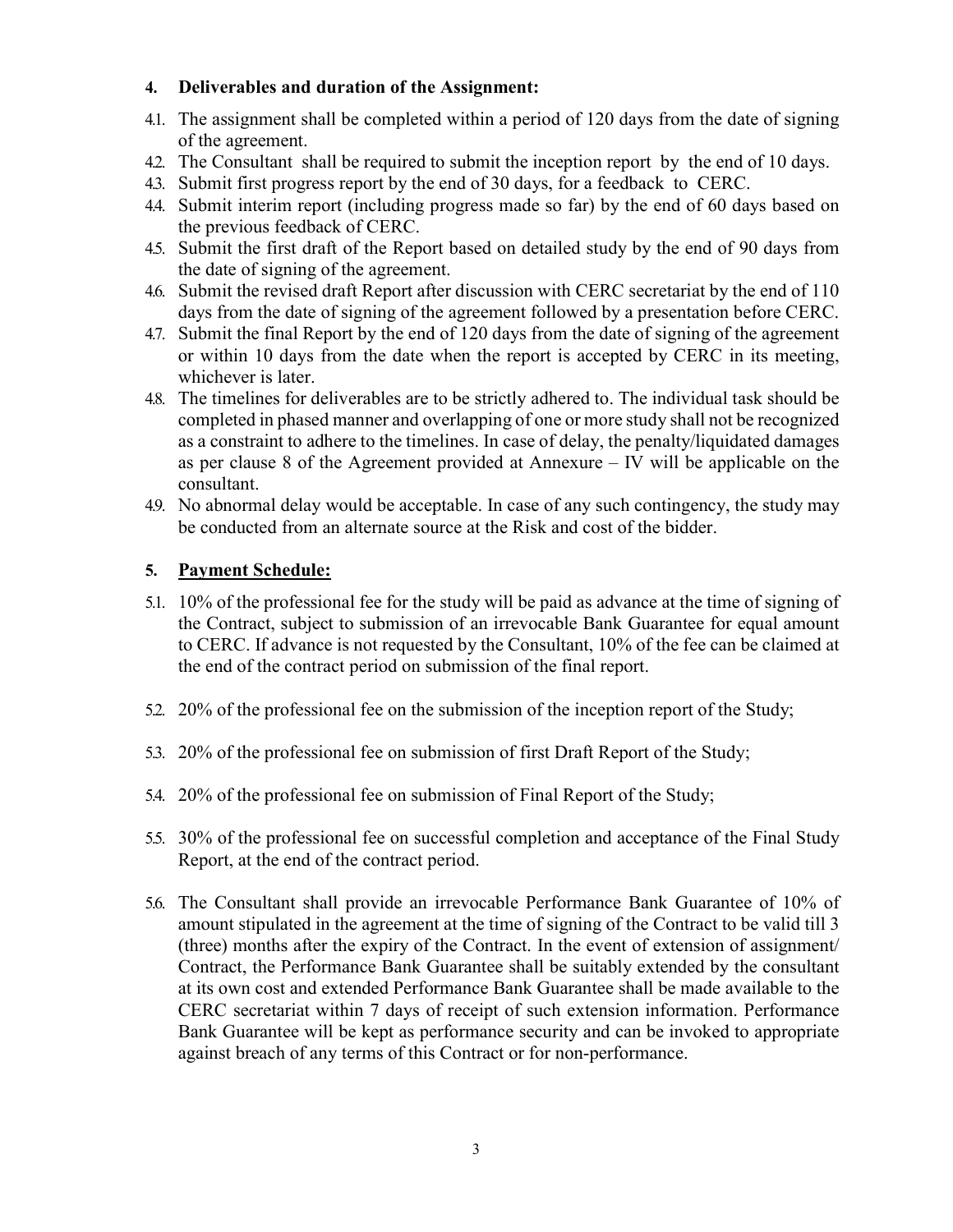## 6. Eligibility Criteria:

- 6.1. The format of application is provided at Annexure I and Annexure –II.
- 6.2. The bidder is required to submit two (2) copies of bids for technical offer (each of which will be treated as original) along with a soft copy (in word format) and one copy of Financial offer, duly sealed in separate envelopes. The envelops should be clearly marked as "Technical Bid" and "Financial Bid", In case the financial offer is placed in the "Technical Bid" envelop or technical offer is placed in "Financial Bid" envelop the Bid of the participant shall be declared invalid and rejected.
- 6.3. The Consultant should have completed at least 5 (five) assignments in the last 5 (five) years of assisting the Electricity Regulatory Commissions i.e CERC/SERC/JERC / Electricity utilities on matters involving tariff petitions, tariff orders, regulations, business plan, especially in respect of generation and transmission projects. The consultant must provide necessary document(s) as proof of successful completion of the assignments from the respective client(s) without which such assignment(s) shall not be considered for evaluation
- 6.4. The bidder is expected to have complete knowledge of Electricity Act, 2003 as well as policies, Rules, Regulations and guidelines issued under the Act.
- 6.5. The Consultant should have sound legal , regulatory and financial background.
- 6.6. The bidding consultant should not have been blacklisted/debarred by the Ministry of Finance or the Ministry of Power (MOP),Organizations under the jurisdiction of MOP, or CERC or any SERC/ JERC. An undertaking in this regard shall be given by the consultant in the format at Annexure-III.
- 6.7. The minimum average annual turnover of the Consultant for the last three financial years/ (2017-18,2018-19 & 2019-20 OR 2018-19,2019-20 & 2020-21), as the case may be, should be a minimum of Rs.10 crore. In case calendar year is followed as financial year by the consultants, then in such case minimum average annual turnover of such consultants shall be considered for the last three calendar years (2018, 2019 & 2020 OR 2019, 2020 & 2021) as the case may be. The consultant should submit audited balance sheet and profit & loss account of these years in support of their bids.
- 6.8. The bidders who fulfill all of the above criteria shall be termed as eligible bidder

# 7. Application and Evaluation Criteria:

- 7.1. The technical bid of only the eligible bidder, decided as per clause 6 above of this TOR, shall be evaluated for selection of successful bidder
- 7.2. Technical component will carry 70% weightage and financial evaluation will carry 30% weightage.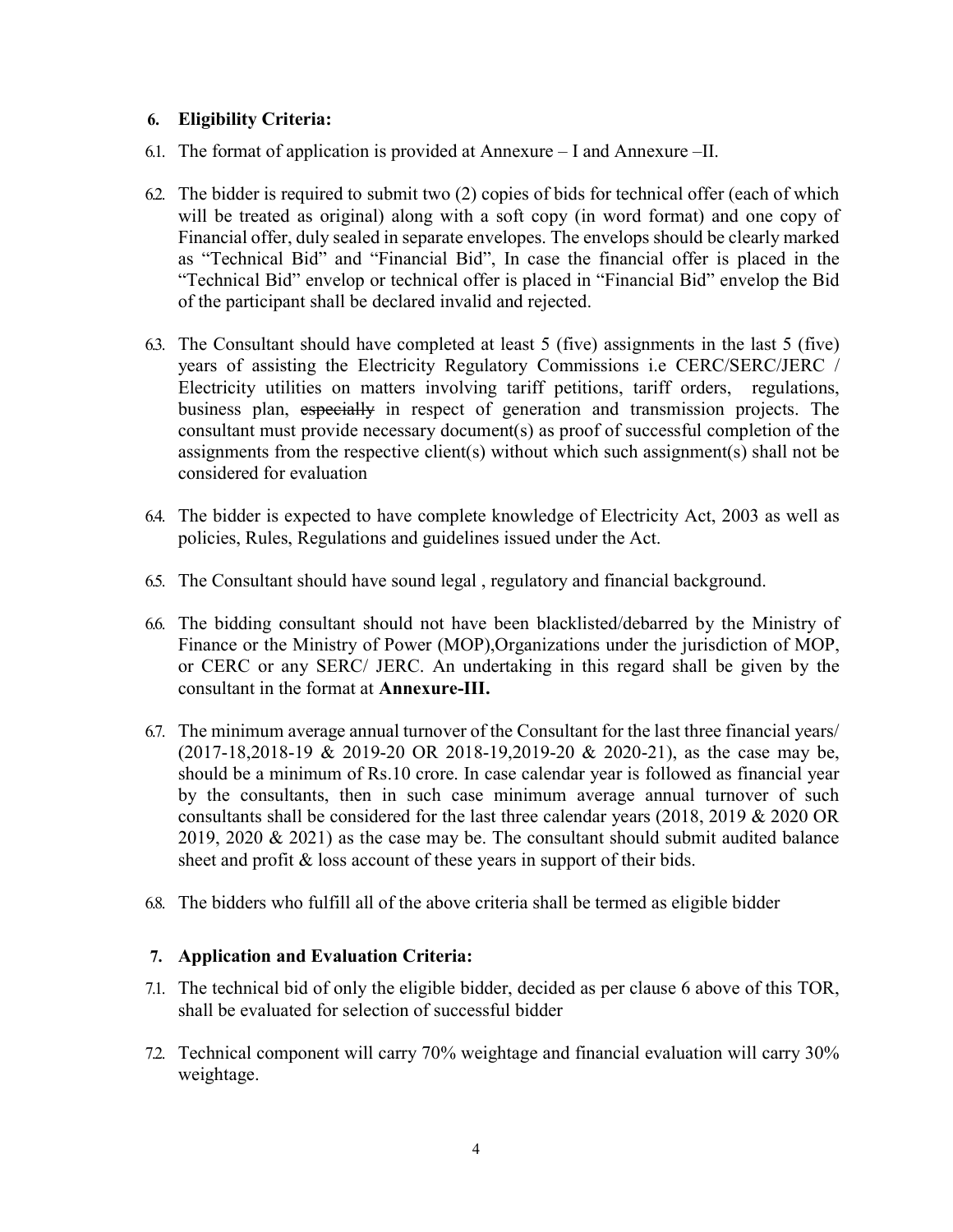7.3. The bids of the eligible bidders, determined as per Clause 6 of this TOR, will be scrutinized by Consultancy Evaluation Committee (CEC) and shortlisted bidders shall be called for interaction with the CEC (to be supplemented with a presentation not exceeding 6 slides). Their technical performance will be evaluated based on the marks allocated on the following criteria:

| $S_{\bullet}$<br>No. | <b>Criteria for Technical Evaluation</b>                                                                                                                                                                                                                                                                                                                                                                                                                                                                                                                    | <b>Maximum</b><br><b>Marks</b> |
|----------------------|-------------------------------------------------------------------------------------------------------------------------------------------------------------------------------------------------------------------------------------------------------------------------------------------------------------------------------------------------------------------------------------------------------------------------------------------------------------------------------------------------------------------------------------------------------------|--------------------------------|
| $\mathbf{1}$         | The Consultant's relevant experience for the assignment                                                                                                                                                                                                                                                                                                                                                                                                                                                                                                     | 30                             |
| (a)                  | Experience in regulatory assignments involving preparation of Tariff<br>Models/ Tariff Petitions/ Tariff Orders other regulatory assistance for<br>a generation company in India in the last five years.<br><i><u>I mark for each assignment which is to be evidenced by letter of</u></i><br>award/contract agreement/completion certificate                                                                                                                                                                                                               | Max 10 marks                   |
| (b)                  | Experience in regulatory assignments involving preparation of Tariff<br>Models/ Tariff Petitions/ Tariff Orders other regulatory assistance for<br>a transmission company in India in the last five years.<br><i><u>I mark for each assignment which is to be evidenced by letter of</u></i><br>award/contract agreement/completion certificate                                                                                                                                                                                                             | Max 10 marks                   |
| (c)                  | Experience in undertaking regulatory/consultancy projects pertaining<br>to generation and transmission (other than those indicated at (a) and<br>(b) above) for CERC/SERCs/JERC<br>I mark for each assignment which is to be evidenced by letter of<br>award/contract agreement/completion certificate                                                                                                                                                                                                                                                      | Max 10 marks                   |
| $\overline{2}$       | Understanding of the issues and approach to be followed<br>(The marks would be awarded by the Consultancy Evaluation<br>Committee based on the understanding, approach and methodology<br>presented by the Consultant during the presentation)                                                                                                                                                                                                                                                                                                              | 30                             |
| 3                    | The Qualification and experience of the key staff (who would<br>actually be working on the proposed project)                                                                                                                                                                                                                                                                                                                                                                                                                                                | 40                             |
| (a)                  | <b>Project Manager</b><br>Qualification Criteria - B. Tech with MBA/ Chartered / Cost &<br>Management Accountant with 10 years or more experience in handling<br>of various Acts/Regulations, technical, financial & commercial<br>matters etc. related to regulatory framework of power sector specially<br>in generation and transmission segment.<br>$<$ 10 years of relevant experience $-$ 0 marks<br>$\geq$ Between 10-15 years of relevant experience $-10$ marks<br>$> 15$ years of relevant experience $-20$ marks<br><b>Technical Team Member</b> | Max 20 marks                   |
| (b)                  | Qualification Criteria - B.Tech with MBA / M.Tech with 5 years or<br>more experience in generation or transmission sector regulatory<br>matters.                                                                                                                                                                                                                                                                                                                                                                                                            | Max 10 marks                   |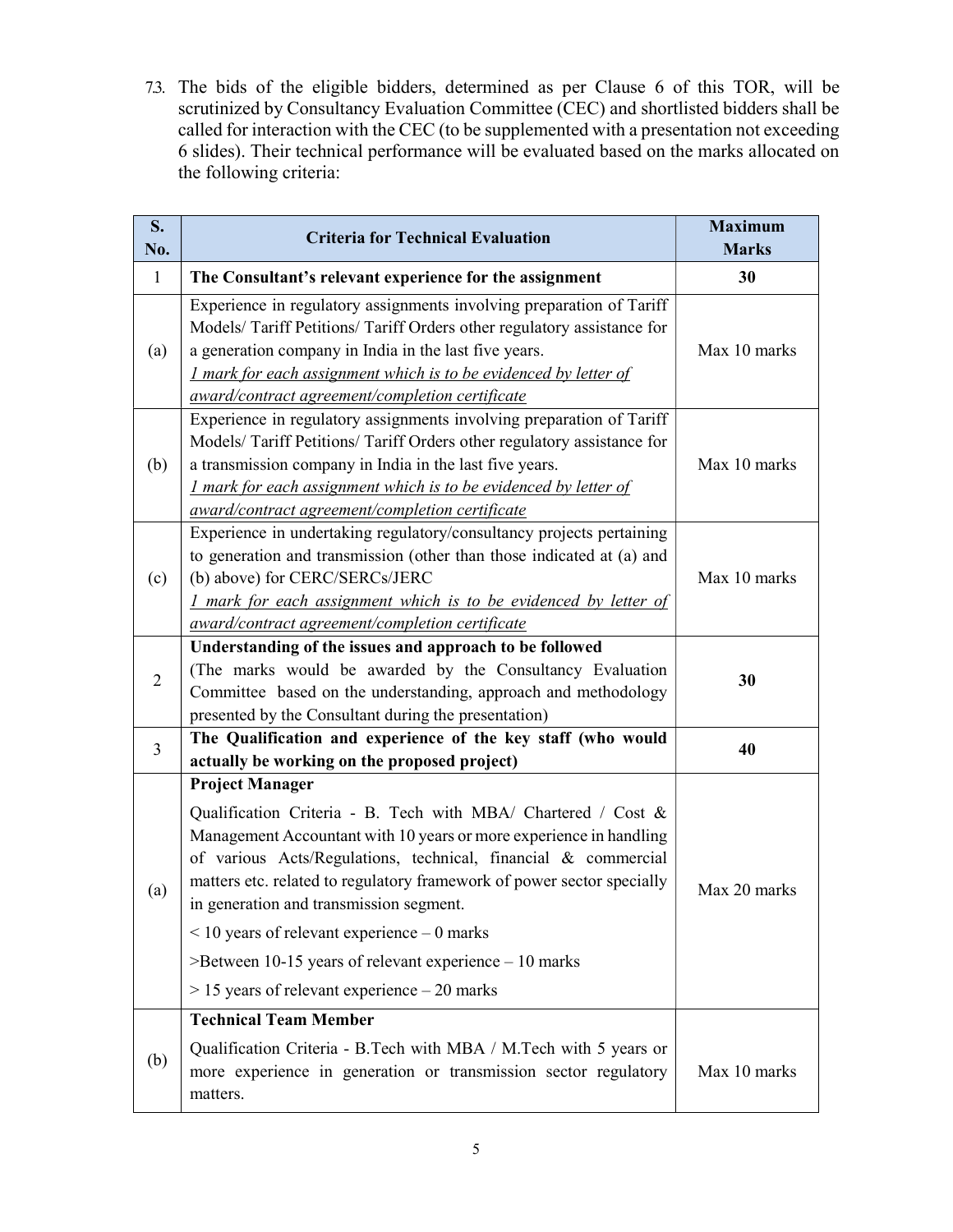| S.<br>No. | <b>Criteria for Technical Evaluation</b>                                                                                                                                                   | <b>Maximum</b><br><b>Marks</b> |
|-----------|--------------------------------------------------------------------------------------------------------------------------------------------------------------------------------------------|--------------------------------|
|           | $\le$ 5 years of relevant experience – 0 marks                                                                                                                                             |                                |
|           | $\geq$ Between 5-10 years' of relevant experience – 5 marks                                                                                                                                |                                |
|           | $>10$ years of relevant experience $-10$ marks                                                                                                                                             |                                |
|           | <b>Finance Team Member</b>                                                                                                                                                                 |                                |
| (c)       | Qualification Criteria - Chartered Accountant / Cost and Management<br>Accountant/ MBA Finance with 5 years or more experience in<br>generation or transmission sector regulatory matters. | Max 10 marks                   |
|           | $\le$ 5 years of relevant experience – 0 marks                                                                                                                                             |                                |
|           | $\geq$ Between 5-10 years of relevant experience $-5$ marks                                                                                                                                |                                |
|           | $>10$ years of relevant experience $-10$ marks                                                                                                                                             |                                |
|           | Total                                                                                                                                                                                      | 100                            |

#### Note :

- a) Same assignment/ project cannot be used under Evaluation (Sl.No.1 a, b and c) for more than one criteria.
- b) All assignments involving preparation of Tariff Models/ Tariff Petitions/ Tariff Orders and other regulatory assistance for a Generation utility/ ERC during a year will be considered as single assignment and can be quoted accordingly under 1(a).
- c) All assignments involving preparation of Tariff Models/ Tariff Petitions/ Tariff Orders and other regulatory assistance for a Transmission utility/ ERC during a year will be considered as single assignment and can be quoted accordingly under 1(b).
- d) Under a retainership project, assignments carried out in respect of generation project during a year shall be considered as single assignment and can be quoted under 1(a). Similarly, assignments carried out in respect of transmission project during a year shall be considered as single assignment and can be quoted under 1(b).
- e) Submission of completion certificate/ Work Order / TDS certificates etc evidencing the execution of the work from the respective client is mandatory for consideration.
- f) All the generation related tariff petition prepared for a generation utility or all generation tariff orders issued during a year for an electricity regulatory commission and/ or for the utility shall be considered
- g) Actual CV has to be submitted for each of the proposed team members
- h) The proposed project team members not satisfying the Minimum Qualification criteria will not be considered for scoring of marks.
- i) It is expected that the key members of the team proposed in the bid document shall continue throughout the assignment. In the event of any of the key members not being available for any reason, other officials of the consulting firm with equivalent level of qualification and experience shall be deployed. Failure to meet the criteria shall be construed as non-compliance of the terms of assignment thereby making the consulting firm liable for penal action as per agreement.

The minimum qualifying marks in the Technical Evaluation is 70% of the total score for technical component.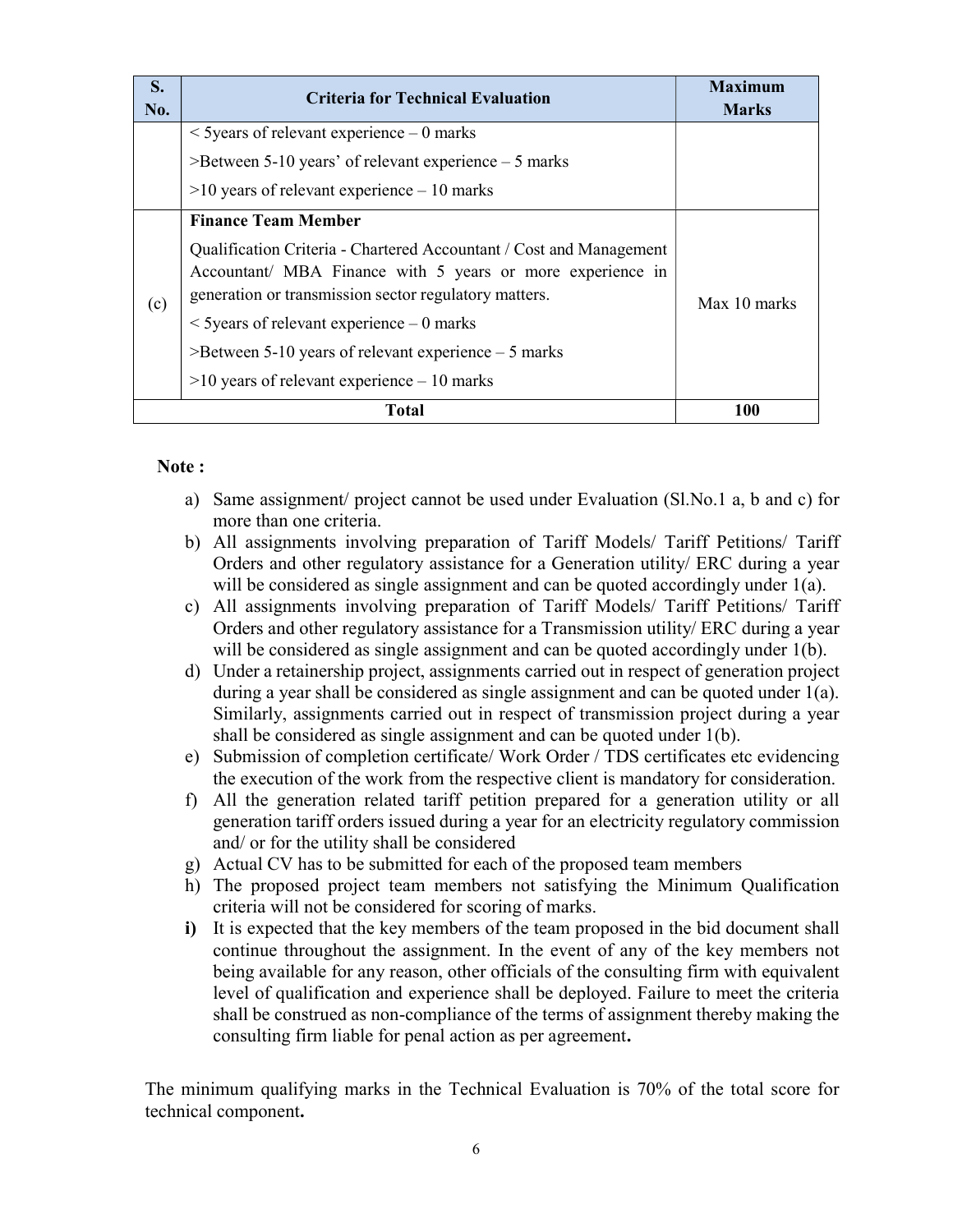- 7.4. Only those bidders, who qualify technically as per Clause 7.4 would be considered for Financial Evaluation.
- 7.5. Weight for Financial Proposal with the lowest quoted price will be given a financial score of 100 and other financial proposals would be given financial scores that are inversely proportional to their prices.
- 7.6. The total score will be obtained by weighting the Technical and Financial scores.
- 7.7. Only successful bidder would be communicated the award of consultancy assignment.
- 7.8. The right to reject any or all bids rests with the CERC without assigning any reason.
- 7.9. No requests for extension of date for submission of bids will be entertained unless decided so by CERC.
- 7.10. CERC will have an option to terminate the contract by giving a notice of one month. In such a case; the Consultant shall be paid fees after taking into consideration the part of work completed prior to such foreclosure, termination or cancellation of the engagement as may be decided by "CERC", and the decision of "CERC" shall be conclusive and binding. The fees so fixed and paid shall be deemed to be final payment in such cases. The consultant shall abide by the terms and conditions of the Agreement as per Annexure – IV.
- 7.11. Interested and eligible bidders shall submit their proposal, in the prescribed format by  $5<sup>th</sup>$ July 2022 upto 5.00 P.M.
- 7.12. The address for submission of the proposal is given below:

The Assistant Secretary(P&A), Central Electricity Regulatory Commission, Ground Floor, Chanderlok Building, 36, Janpath, New Delhi –110001 Ph: +91-11-23353503 Fax: +91-11-23753923 E Mail: rajiv@cercind.gov.in

7.13. Queries, if any, on the TOR shall be submitted within seven days of the publication of the ToR at e mail id  $\text{rajiv}(\hat{a})$  cercind.gov.in.

\*\*\*\*\*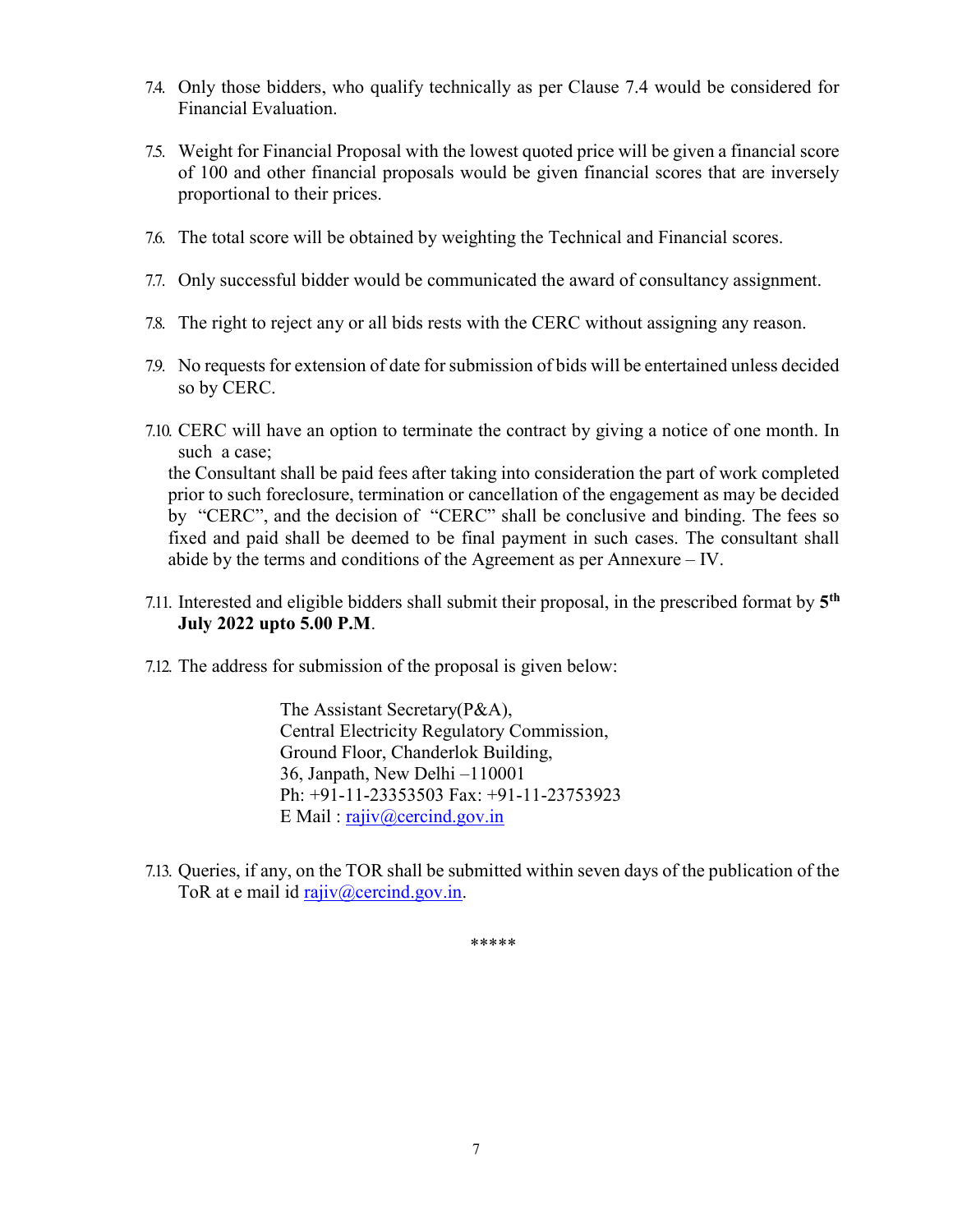## ANNEXURE – I

# DETAILED PROPOSAL FOR STUDY (TECHNICAL)

Two (2) duly signed hard copies(and a soft copy in word format in a pendrive) of this proposal along with project summary to be submitted to Assistant Secretary,CERC

## I. GENERAL INFORMATION:

- 01. Title of the Proposed Study:
- 02. Name and address of the Organization/: Institution
- 03. Name & Designation of the authorised signatory:
- 04. Contact address of the authorised signatory: (email/fax/telephone)
- 05. Net-worth & Turnover of the Organization/Institution to be indicated separately
- 06. PAN No of the Organization/Instituti on

# II. TECHNICAL SPECIFICATIONS:

- 01. i. Department(s) of the organization/Institution(s) where the study will be carried out ii. Other department(s), if any, which will collaborate in this study
- 02. Brief review of the state-of-art in the field (National and International)
- 03. Detailed Approach & Methodology for undertaking the assignment
- 04. Facilities available for the proposed work in the applicant's organization/institution
- 05. Previous experience of the proposer in this or related field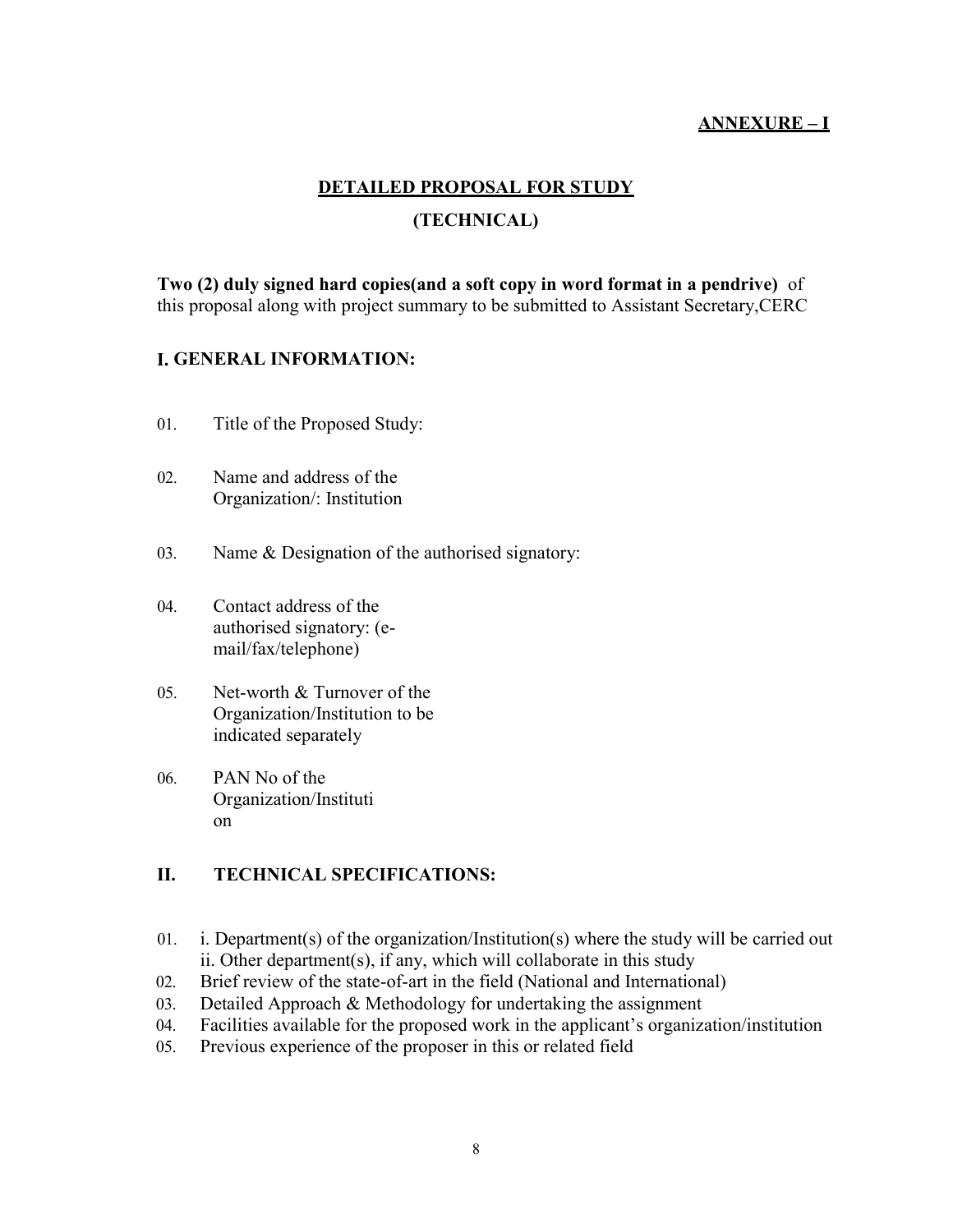| S              | <b>Title of</b>   | <b>Duration of</b> | <b>Organisation for which</b> | Name of PI and Team         |
|----------------|-------------------|--------------------|-------------------------------|-----------------------------|
| N <sub>0</sub> | <b>Assignment</b> | assignment         | the study was                 | <b>Members of the study</b> |
|                |                   |                    | undertaken                    |                             |
|                |                   |                    |                               |                             |
|                |                   |                    |                               |                             |
|                |                   |                    |                               |                             |
|                |                   |                    |                               |                             |
|                |                   |                    |                               |                             |
|                |                   |                    |                               |                             |

- 06. Biographical sketch of the Study Team
	- Name
	- Designation in the Bidding/ proposer organisation
	- Date of Birth
	- Years of Professional Experience
	- Proposed position in this assignment
	- Number of Man days to be spent on this assignment
	- Field of major interest
	- Additional information (if any)
	- Academic/Professional Qualifications of the project team members

| Degree | University/ | Field(s) | Year |
|--------|-------------|----------|------|
|        | Board       | /Subject |      |
|        |             |          |      |
|        |             |          |      |
|        |             |          |      |

• Experience of the professional:

| Institution | Title/Topic of | Position in | Period |
|-------------|----------------|-------------|--------|
|             | study carried  | the study   |        |
|             |                |             |        |
|             |                |             |        |
|             |                |             |        |

07. Capacity of the bidder/ proposer to impart training/transfer of knowledge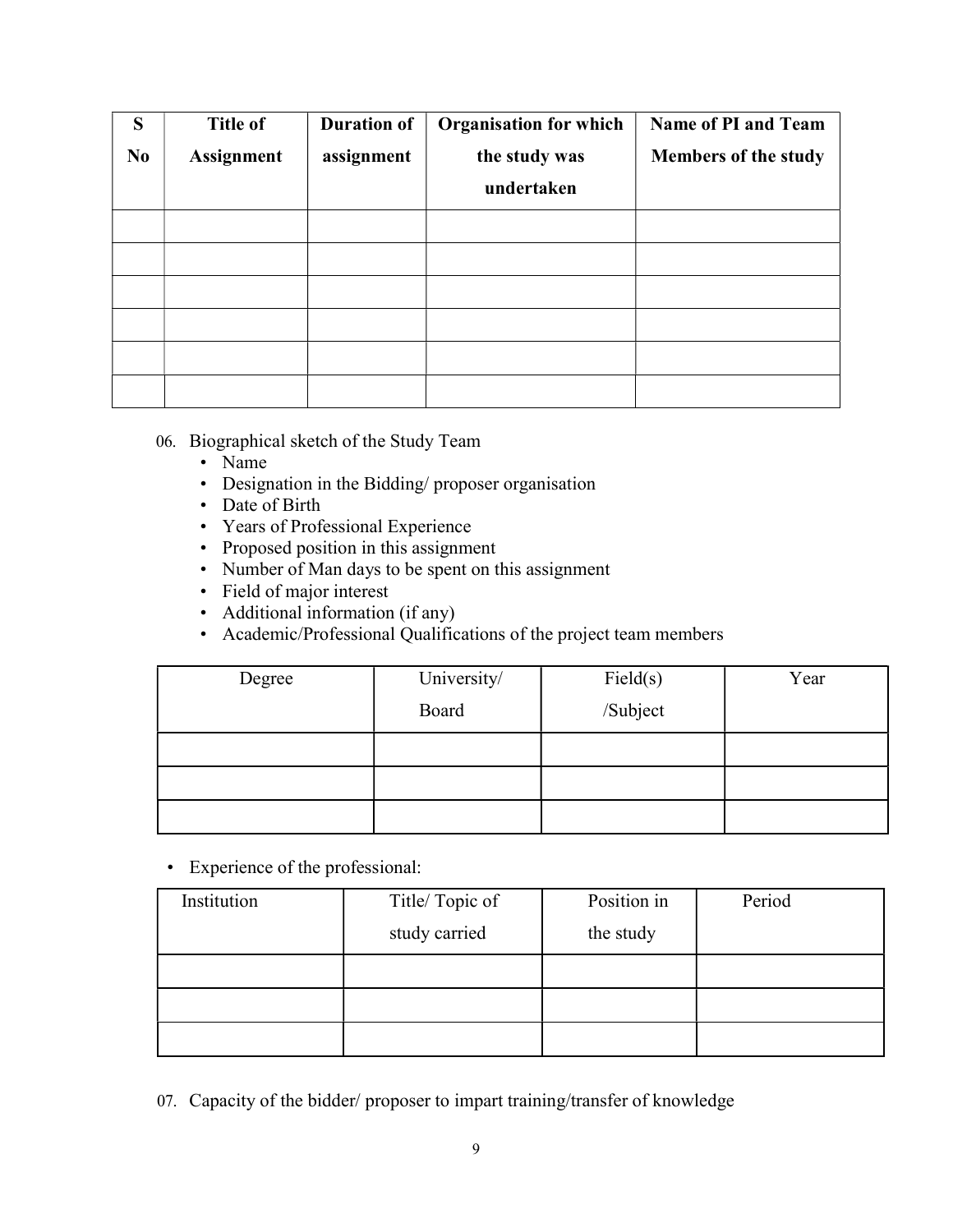# ANNEXURE – II

# DETAILED PROPOSAL FOR STUDY (FINANCIAL)

## I. GENERAL INFORMATION:

- 01. Title of the Proposed Study:
- 02. Name and address of the Organization/ Institution:
- 03. Name & Designation of the Key Person:
- 04. Contact address of the Key Person: (email/fax/telephone)
- 05. Net-worth/Turnover of the Organization / Institution:
- 06. Certificate of authorization in case of Institutes/other organizations (Format enclosed at Annexure - V).

#### II. Fee Proposed:

07. Amount of Fee proposed for conducting the study:

| S No | <b>Components</b>         | <b>Basis</b> | <b>Amount (in Rs.)</b> |
|------|---------------------------|--------------|------------------------|
|      | <b>Consultant Charges</b> |              |                        |
|      | Misc./Others (if any)     |              |                        |
|      | <b>Total</b>              |              |                        |

(The amount quoted is exclusive of statutory levies and taxes etc. and should be in INR )

08. (The Amount of Fee proposed for conducting the study (in words):

# **RUPEES**

Signature of the authorised signatory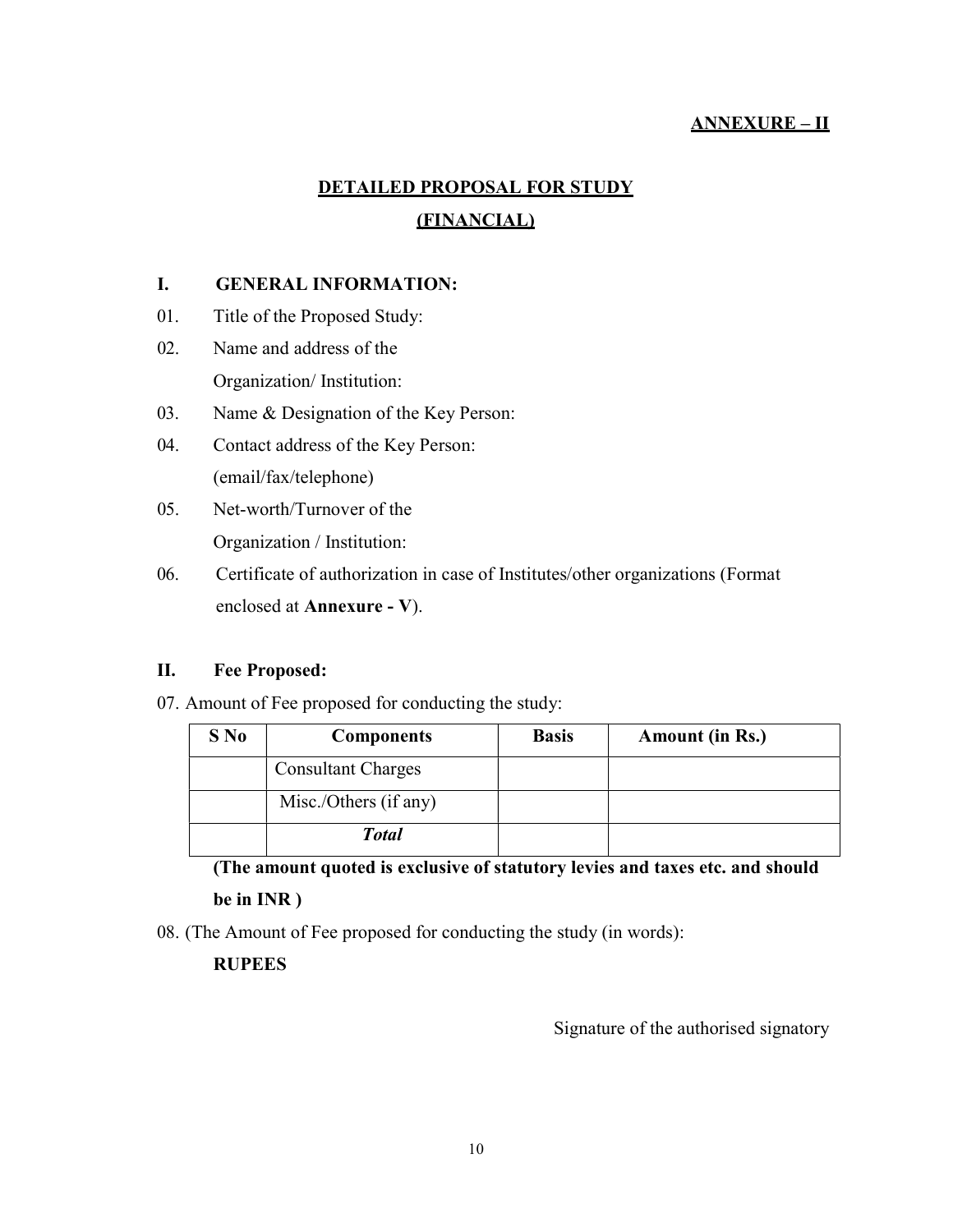# ANNEXURE – III

# Declaration/Certification

To The Assistant Secretary (P&A) **CERC** Ground Floor, Chanderlok Building, 36, Janpath New Delhi - 110001

Sir

I have carefully gone through the Terms & Conditions contained in the Terms of Reference (TOR) regarding study report on "Development of a roadmap for implementation of Normative based tariff determination framework for Generation and Transmission Sector in India". I hereby declare that my firm has not been debarred / blacklisted by the Ministry of Finance or the Ministry of Power (MOP) or organizations under the jurisdiction of MOP, or CERC or any SERC/ JERC. I further certify that I am an authorised signatory of my company/firm and therefore competent to make this declaration.

Yours'sincerely

| Name:         |  |
|---------------|--|
| Designation:  |  |
| Company/firm: |  |

| Address: |  |
|----------|--|
|          |  |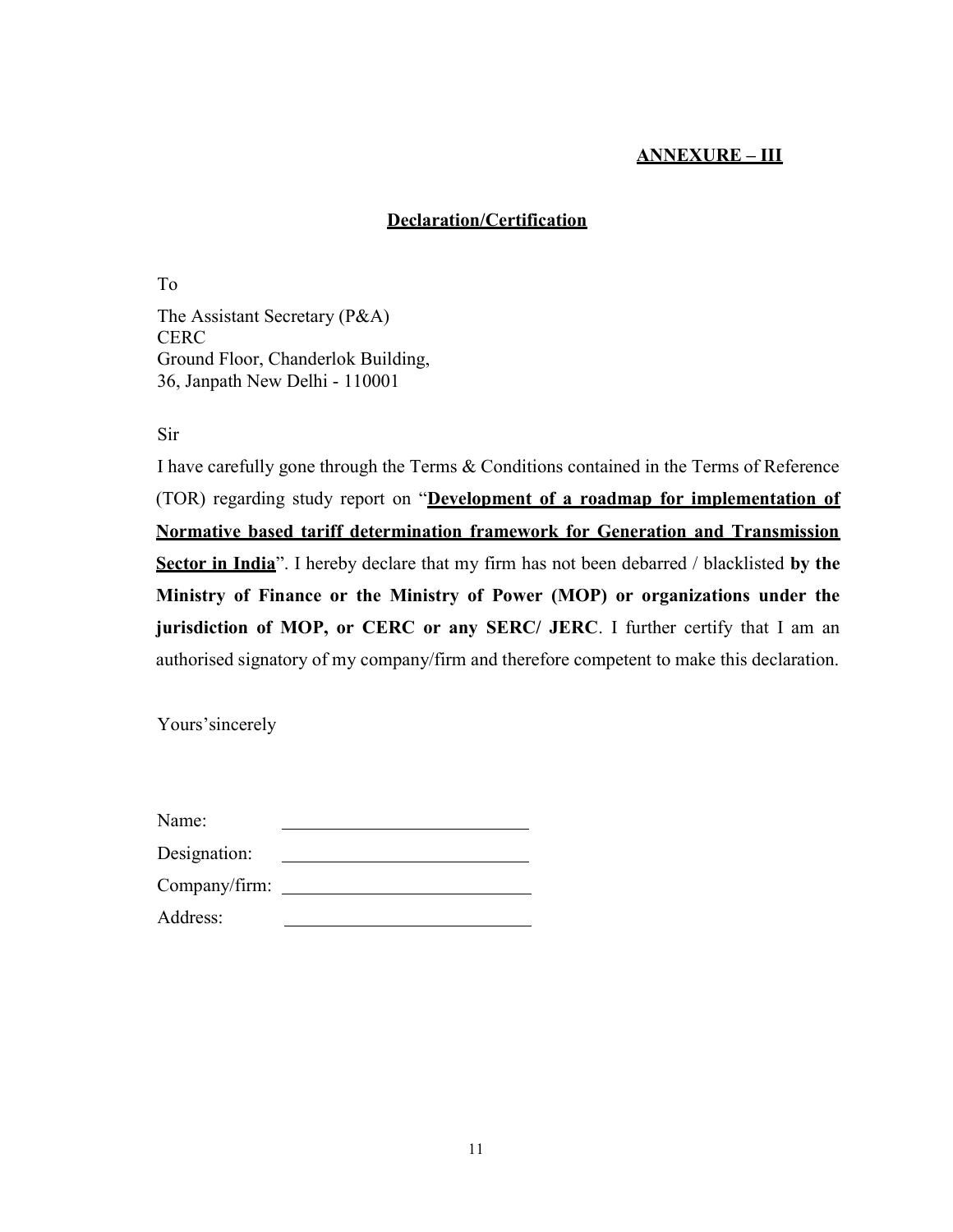## ANNEXURE – IV

#### On 50 Rs. Stamp Paper

#### AGREEMENT

This agreement made on this day of [here give the date of the agreement] at New Delhi BETWEEN [here give the Name and address of the consultant or Professional Expert] hereinafter referred to as "the consultant/professional expert" of one part and the Central Electricity Regulatory Commission, 3rdand 4th Floor Chanderlok Building, 36 Janpath, New Delhi -110001 (herein after called "the CERC") of the other part.

#### WHEREAS

- A. the CERC, on being satisfied that there is a need to appoint a [Corporate consultant or Professional Expert] to prepare a study report on "Development of a roadmap for implementation of Normative based tariff determination framework for Generation and Transmission Sector in India" invited quotations vide notice [here give the No and date of the notice]
- B. the [consultant] responded to the above notice and submitted his quotations vide his letter [here give the No and date of the quotation of the consultant]
- C. the CERC, on scrutiny of the responses received in response to its above-mentioned notice dated [here give the date of the notice inviting quotations] including the one received from the [consultant] has decided to engage the consultant/professional expert for the above said assignment.
- D. the consultant/professional expert has agreed, to take up the above said assignment.

#### NOW THIS AGREEMENT WITNESSETH AS UNDER:

That the Parties to this Agreement have agreed to terms and conditions mentioned below:

#### 1. Definitions:

- i. "Confidential information" means any and all information communicated to the consultant by the CERC duly marked so.
- ii. "Person" shall include any company or body corporate or association or body of individuals, whether incorporated or not, or artificial juridical person;
- iii. "Secretary" means the Secretary of CERC
- 2. Nature of work: The consultant shall be engaged as [consultant] to prepare a study report on "Development of a roadmap for implementation of Normative based tariff determination framework for Generation and Transmission" [hereafter called the 'Agreement'] as per TOR.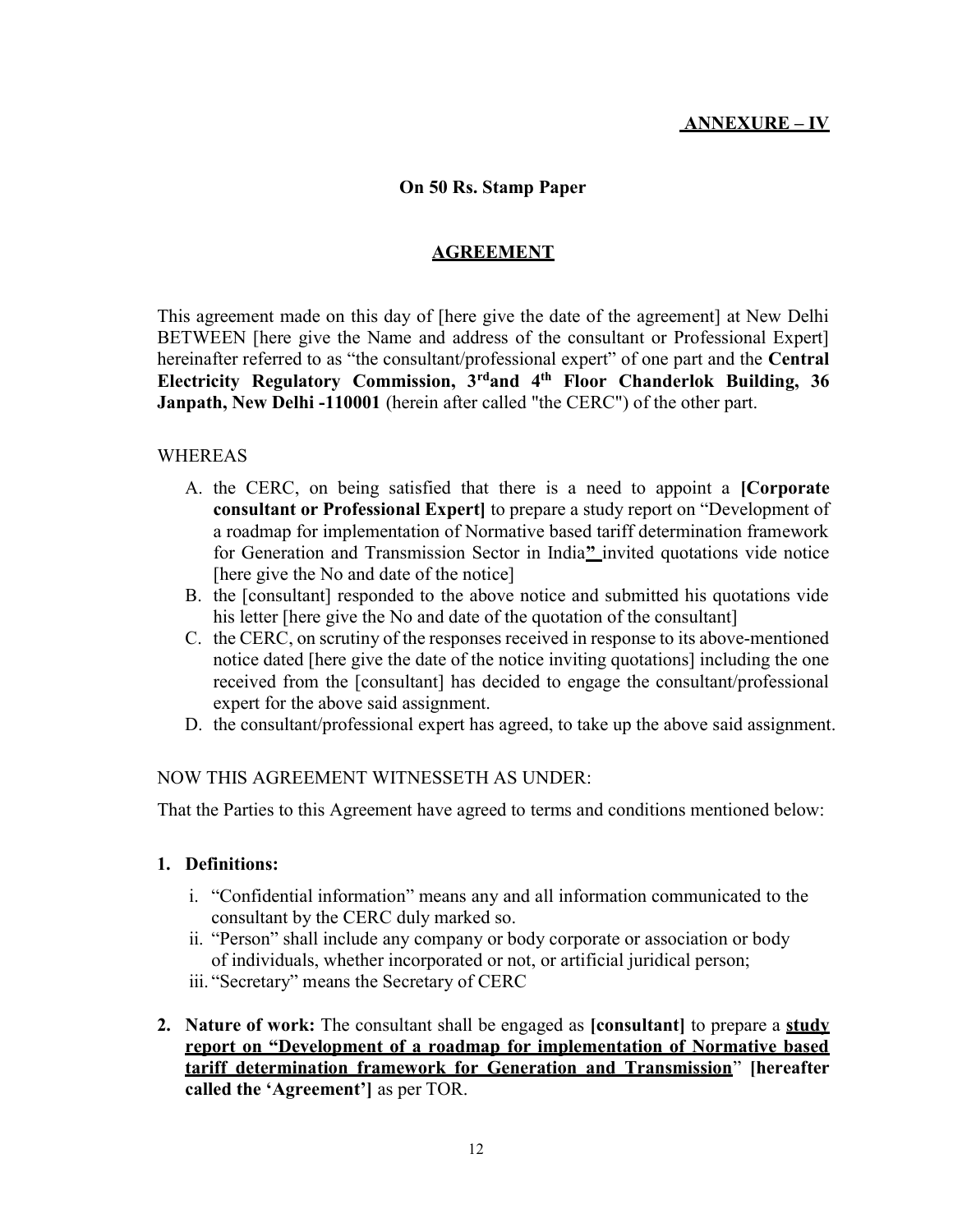3. Commencement and duration of assignment: The above assignment shall commence with effect from [the date of this agreement] and shall be completed within a period of 120 days or within such other date as decided by the CERC.

# 4. Obligations of the Consultant:

- i. The consultant shall adhere to the time-frame and submit the deliverables to the Secretary as follows:
	- a. Submission of Inception Report at the end of 10 days from the date of signing of the contract
	- b. Submission of first progress report by the end of 30 days from the date of signing of the contract;
	- c. Submission of interim report (including progress made so far) by the end of 60 days from the date of signing of the contract;
	- d. Submission of first draft of the Report based on detailed study by the end of 90 days from the date of signing of the contract;
	- e. Submit the revised draft Report after discussion with CERC secretariat by the end of 110 days from the date of signing of the contract followed by a presentation before **CERC**
	- f. Submission of Final report at the end of 120 days from the date of signing of the contract or within 10 days from the date when the report is accepted by CERC in its meeting, whichever is later.
- ii. The consultant shall make presentations before the CERC as and when required by the Secretary.
- iii.The consultant shall ensure that findings of the study and the contents of the reports submitted to the CERC are not disclosed to any person unless expressly authorized by CERC.

# 5. Entitlements of the Consultant:

- i. The consultant/professional expert shall be entitled to Rs. [Here give the amount payable and the schedule of payment and any other provision such as TDS, etc.] which is exclusive of the statutory taxes, duties and levies etc. The amount of statutory taxes, duties and levies etc. shall be calculated at the rate applicable/ existing at the time of raising of the bill and shall be treated as per the existing Laws.
- ii. The consultant/professional expert shall be paid as per the conditions specified below:
	- a) 10% of the professional fee as advance of the total fee of the study at the time of signing the agreement.
	- b) 20% of the professional fee on the submission of the inception report of the Study;
	- c) 20% of the professional fee on submission of first Draft Report of the study;
	- d) 20% of the professional fee on submission of Final Report of the study;
	- e) 30% of the professional fee on successful completion and acceptance of the Final Report, at the end of the contract period.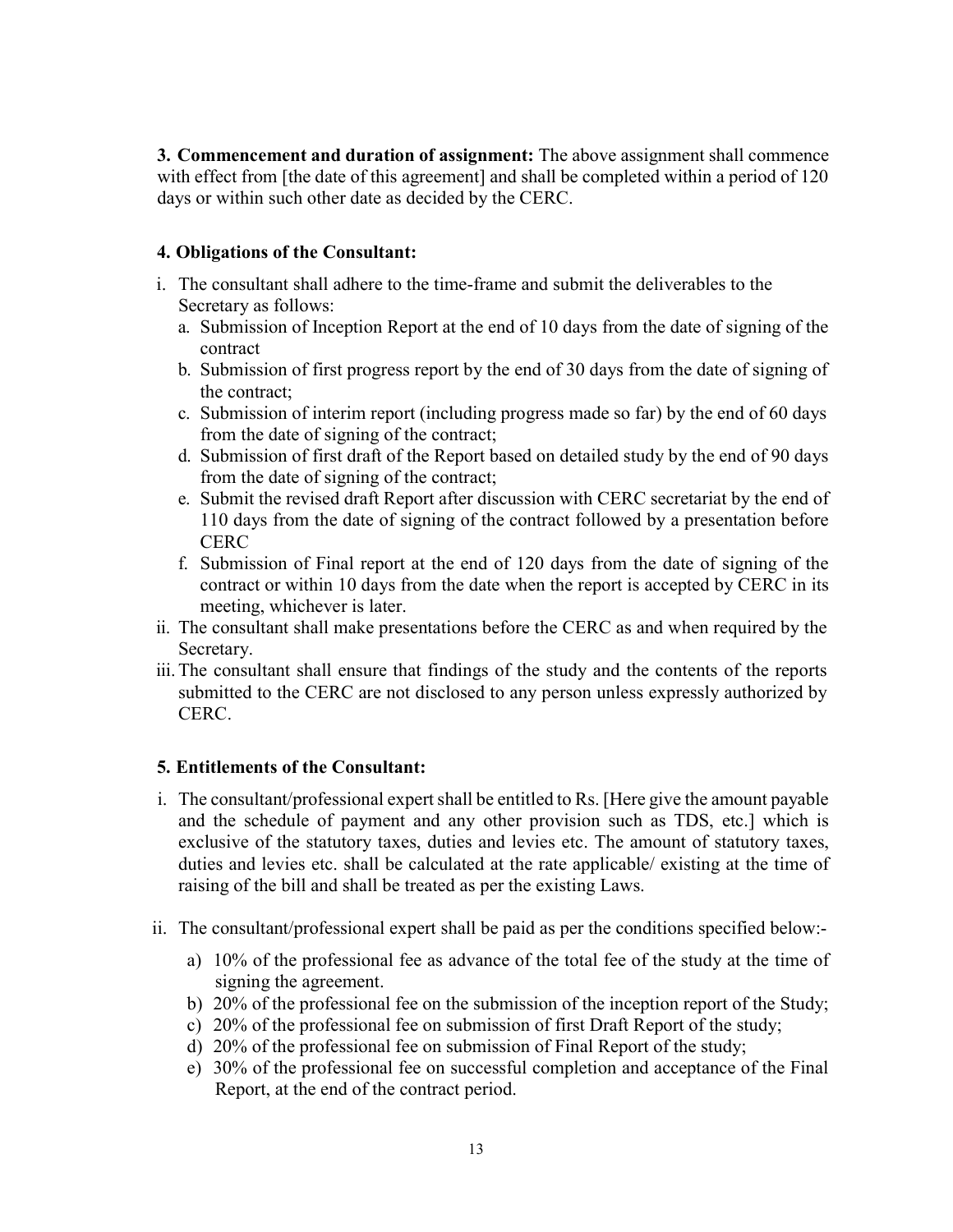If advance amount is not requested by the Consultant, 10% of the fee can be claimed at the end of the contract period on submission of the final report.

iii. The consultant shall not be entitled to any other remuneration or reimbursement or perquisites or facilities.

#### 6. Restrictive terms:

- i. The consultant further affirms and confirms that the current assignment is not and shall not be, in conflict with any of its present obligations to any party with whom he/she/it has association.
- ii. The consultant further affirms and confirms that he/she/it shall hold all Confidential information in confidence and with the same degree of care he/she/it uses to keep his/her/its own similar information confidential, but in no event shall it use less than a reasonable degree of care; and shall not, without the prior written consent of CERC, disclose such information to any person for any reason at anytime;
- iii. The CERC shall be entitled to, without prejudice to any other right for civil or criminal proceedings, receive from the consultant/ professional expert a compensation for the damages for violation by him/her/it of any of the terms of the agreement which shall be limited to the total fee of the assignment.

#### 7. Performance Guarantee

The Consultant shall furnish an irrevocable Performance Bank Guarantee of 10% of value amount stipulated in the agreement at the time of signing the agreement and shall be kept valid for 3 (three) months after the expiry of the agreement; In the event of extension of assignment/Contract, the Performance Bank Guarantee shall be suitably extended by the consultant. The Performance Bank Guarantee and/or the extended Bank Guarantee shall be kept as security for performance of the contract/work and shall if need be, invoked for breach of any of the terms of this Contract and/or for nonperformance by the consultant.

#### 8. Liquidated Damages

The timelines for deliverables as per clause 4, above shall be strictly adhered by the consultant. The tasks should be completed in a phased manner and overlapping of one or more study shall not be a constraint for adherence to the timelines specified. In case of any delay in adhering to the timelines of completion of study and error/variation in submitted report, liquidated damages shall be levied in the following manner.

#### 8.1Liquidated Damages fordelay.

In case of delay in completion of Report/Services in each deliverables/schedule as per clause 4, liquidated damages not exceeding an amount equal to 0.5% (zero point five per cent) per day of the Agreement Value, subject to a maximum of 10% (ten per cent) of the Agreement Value will be imposed and shall be recovered from the payments to be made as per schedule. However, in case of delay due to reasons beyond the control of the Consultant, suitable extension of time with no additional financial commitment may be granted.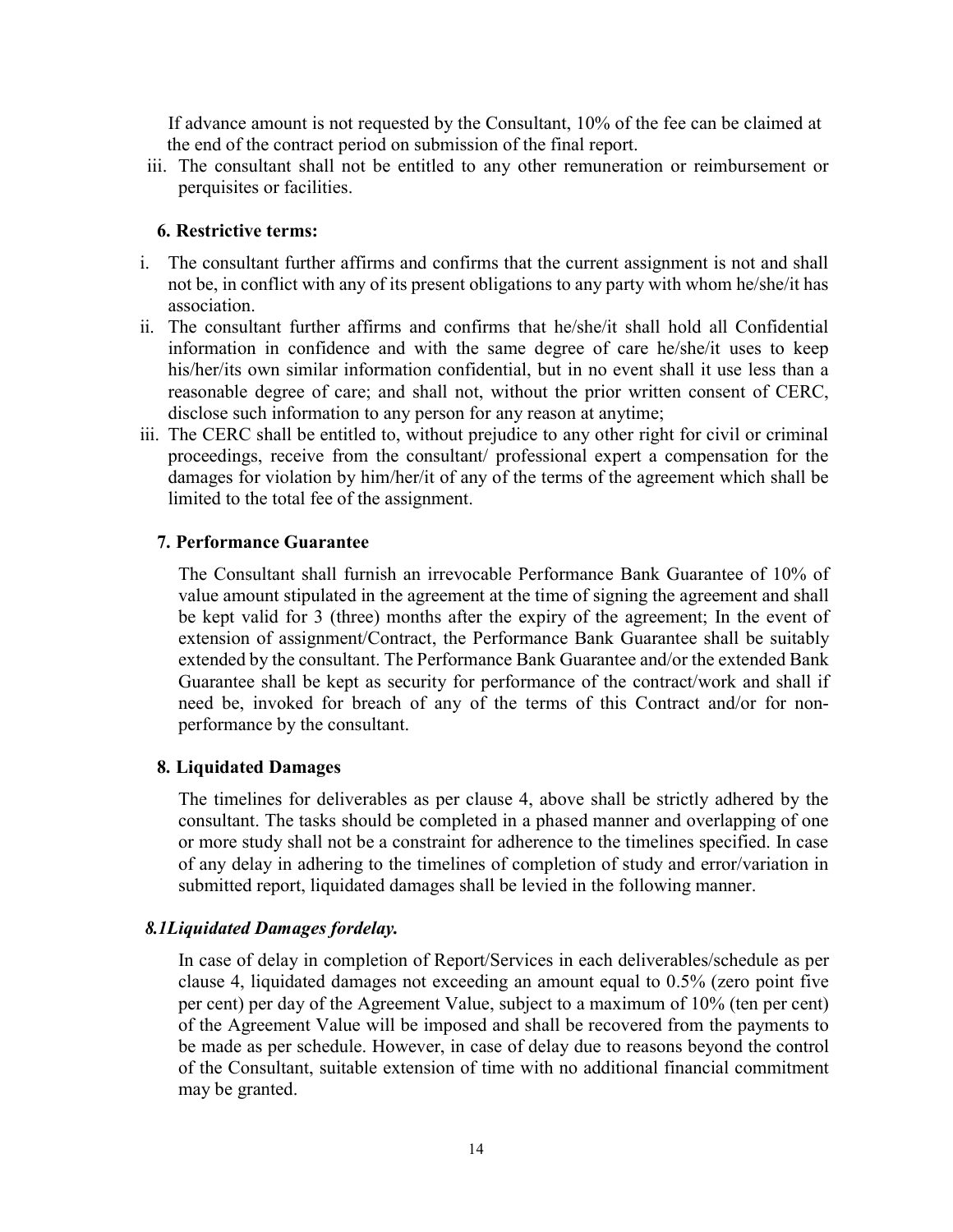#### 8.2 Liquidated Damages for error/variation in the report.

In case any error or variation is detected in the reports submitted by the Consultant and such error or variation is the result of negligence or lack of due diligence on the part of the Consultant, the consequential damages thereof shall be quantified by CERC in a reasonable manner and shall be recovered from the Consultant by way of liquidated damages from the payment to be made as per clause 5(ii) above, subject to a maximum of 10% (ten per cent) of the Contract Value.

In addition to the liquidated damages as specified above, warning may be issued to the Consultant for minor deficiencies noted by CERC. In the case of non-completion of study/ assignment within the stipulated time or extended time, CERC shall have the right to get the study / assignment completed at the risk and cost of the Consultant. In the case of significant deficiencies in services causing adverse effect on the Project or on the reputation of CERC, other penal action including debarring for a specific period may also be initiated.

#### 9. Termination of contract:

At the option of the CERC:

- (i) Without any notice: The assignment may be terminated by CERC, any time, with immediate effect, if it has come to notice of CERC that the consultant/professional expert has been convicted for an offence involving moral turpitude or unethical professional practices. In such context, Performance Bank Guarantee amount will be invoked and encashed. Further legal action may also be taken against the consultant.
- (ii) With one-month notice: The assignment may be terminated by the CERC, under any of the following circumstance (indicated at (a), (b), (c) and (d) below), by giving one month's notice and after providing an opportunity to the consultant/professional expert to offer explanation. In case the explanation is not satisfactory, the Performance Bank Guarantee amount will be invoked/ encashed:

(a) It has come to the notice of the CERC that the consultant or its professional has resorted to fraud or suppression of material information or submission of false information or unethical means to secure the assignment.

(b) It has come to the notice of the CERC that there is a material change in the circumstances of the Consultant based on which the assignment was awarded to the consultant/professional expert.

(c) The consultant or its professional has failed, without any valid justification, to adhere to the time-frame specified by the CERC in the assignment.

- (d) The consultant has violated any of the provisions of the agreement.
- (iii) The CERC and the Consultant have the option to terminate the assignment on mutual consent by giving notice of one month to the other. This is however subject to adjustment of Liquidated Damages imposed if any for error/variation or delay in completion of the work schedule in that event.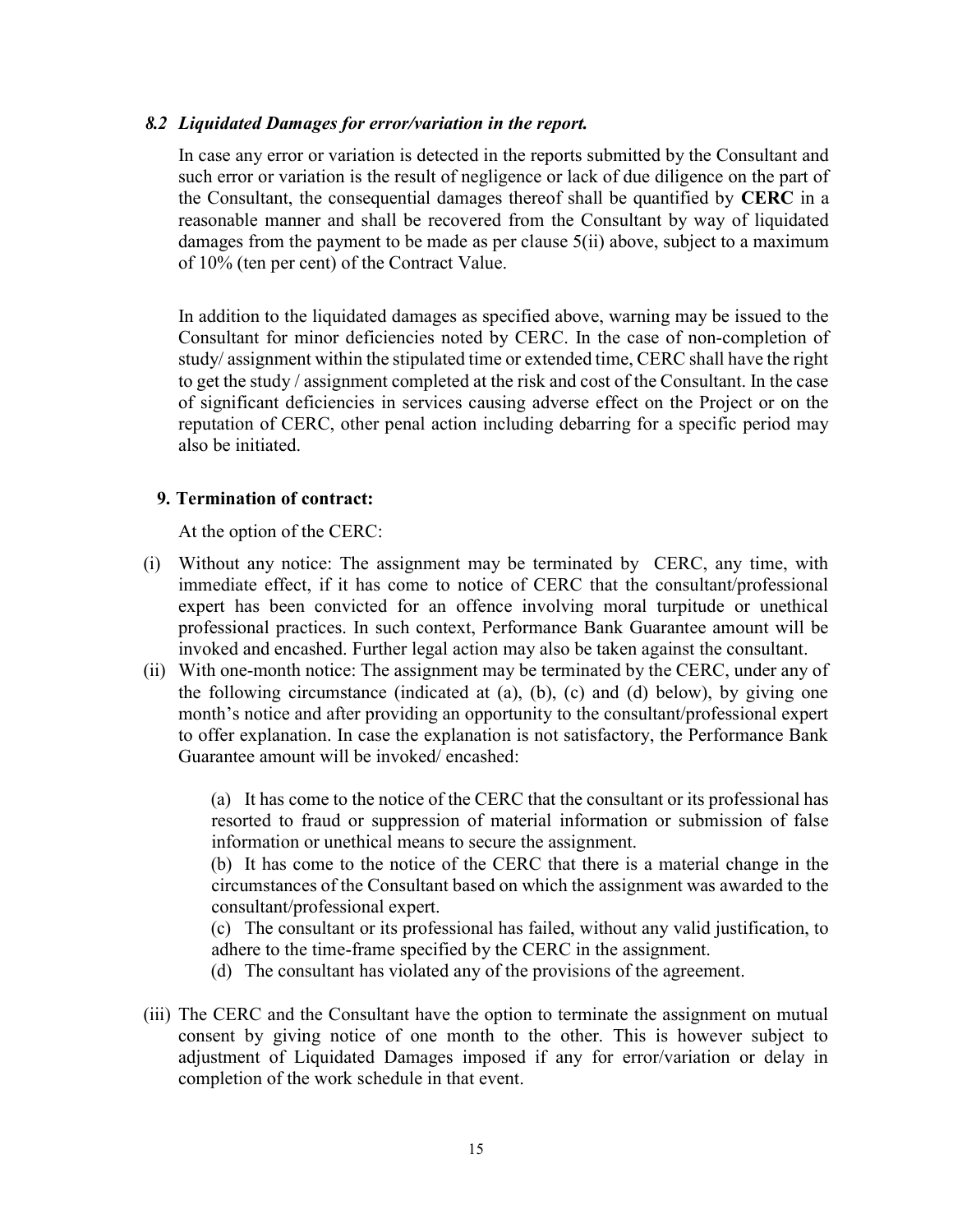#### 10. Effect of termination:

On pre-mature termination of the assignment any time under the circumstances other than mentioned in para 8.1 and 8.2 above, CERC shall pay the consultant/professional expert, the remuneration for the work performed by him/her/it till the date of termination of the Contract subject to any Liquidated Damage imposed by CERC as per Clause 8 of the agreement provided at Annexure – IV.

Provided that

- (a) Consultant understands and agrees that all business information, files, research, records, memoranda, books, lists and other documents and tangible materials, whether confidential or not, are the property of the Commission, and that, upon the termination of his services, for whatever reason, he will promptly deliver to the Commission all such materials, including copies thereof, in his possession or under his control.
- (b) in case of any dispute as to what is the entitled remuneration for the work the matter shall be referred to arbitration under the provisions of this agreement.

## 11.Notice:

Any notice between the parties shall be in writing and posted to the other party to the last known address.

## 12. Arbitration:

- i. Any difference, dispute, claims which may arise between the parties hereto as to the construction or true intent and meaning of any of the terms and conditions herein contained or as to any payment to be made in pursuance hereof or as to any other matter arising out or as to any other matter arising out of or connected with or incidental to these presents or as to the rights, duties and obligations of any of the parties, such difference, dispute or claim shall be mutually settled amicably by the parties failing which the parties must resort by arbitration in terms of the Arbitration and Conciliation Act 1996 as amended from time to time . In the event of arbitration, CERC shall appoint sole arbitrator which shall be binding on the Consultant.
- ii. The venue of the arbitration will be Delhi/New Delhi and the language shall be English.

# 13. JURISDICTION:

In respect of any legal proceedings arising as a result of or relating to or incidental to this agreement, the courts in Delhi/New Delhi alone shall have exclusive jurisdiction

IN WITNESS WHEREOF, the Parties above named have executed this Agreement of the day, month and year mentioned hereinabove.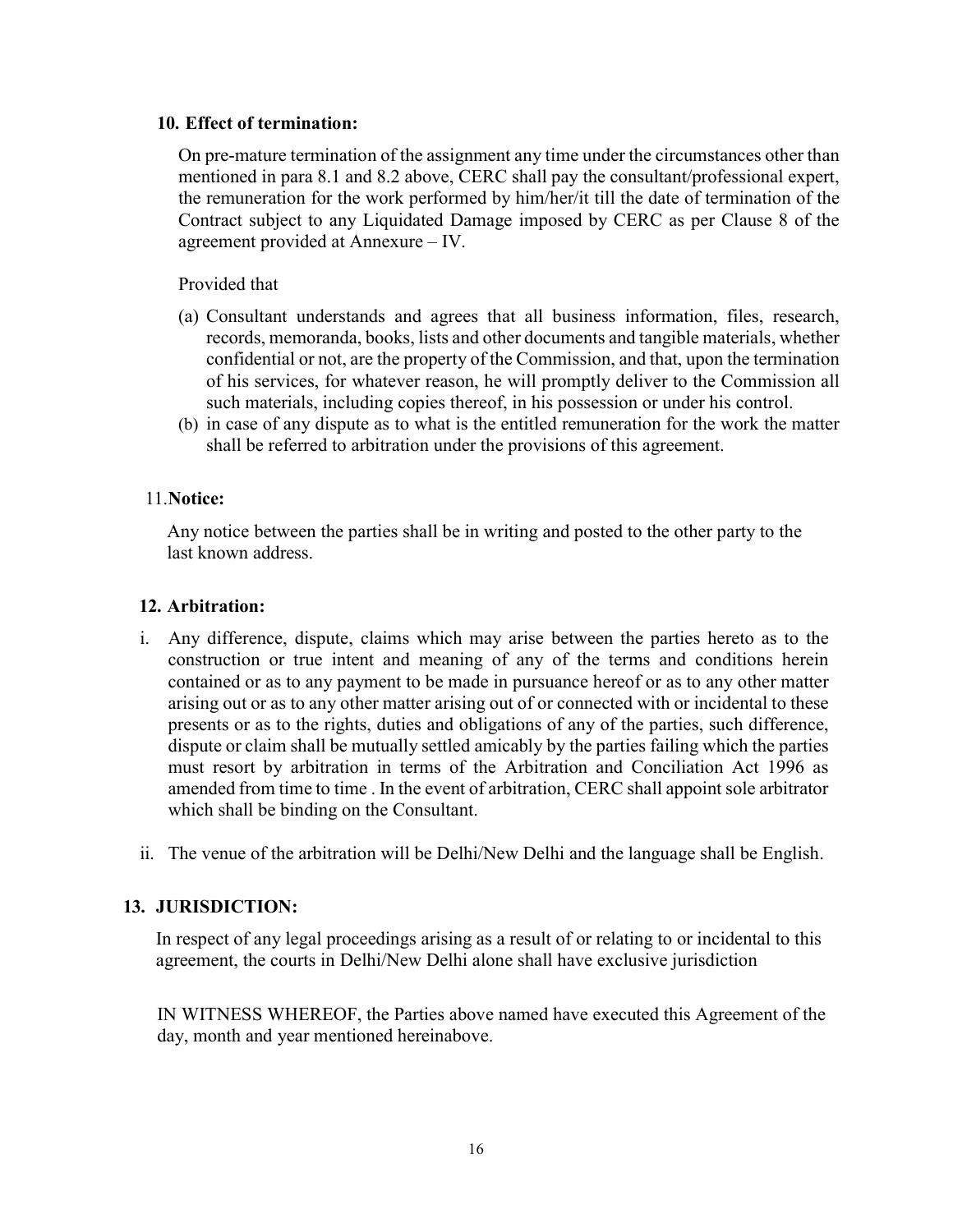| Signed by:                    | Signed by:                |
|-------------------------------|---------------------------|
|                               |                           |
|                               |                           |
|                               |                           |
| [The consultant/Professional] | [on behalf of the CERC]   |
| party or on his behalf of     |                           |
|                               |                           |
| in the presence of [witness]  | the presence of [witness] |
| Signature                     | Signature                 |
| Name                          | Name                      |
|                               |                           |